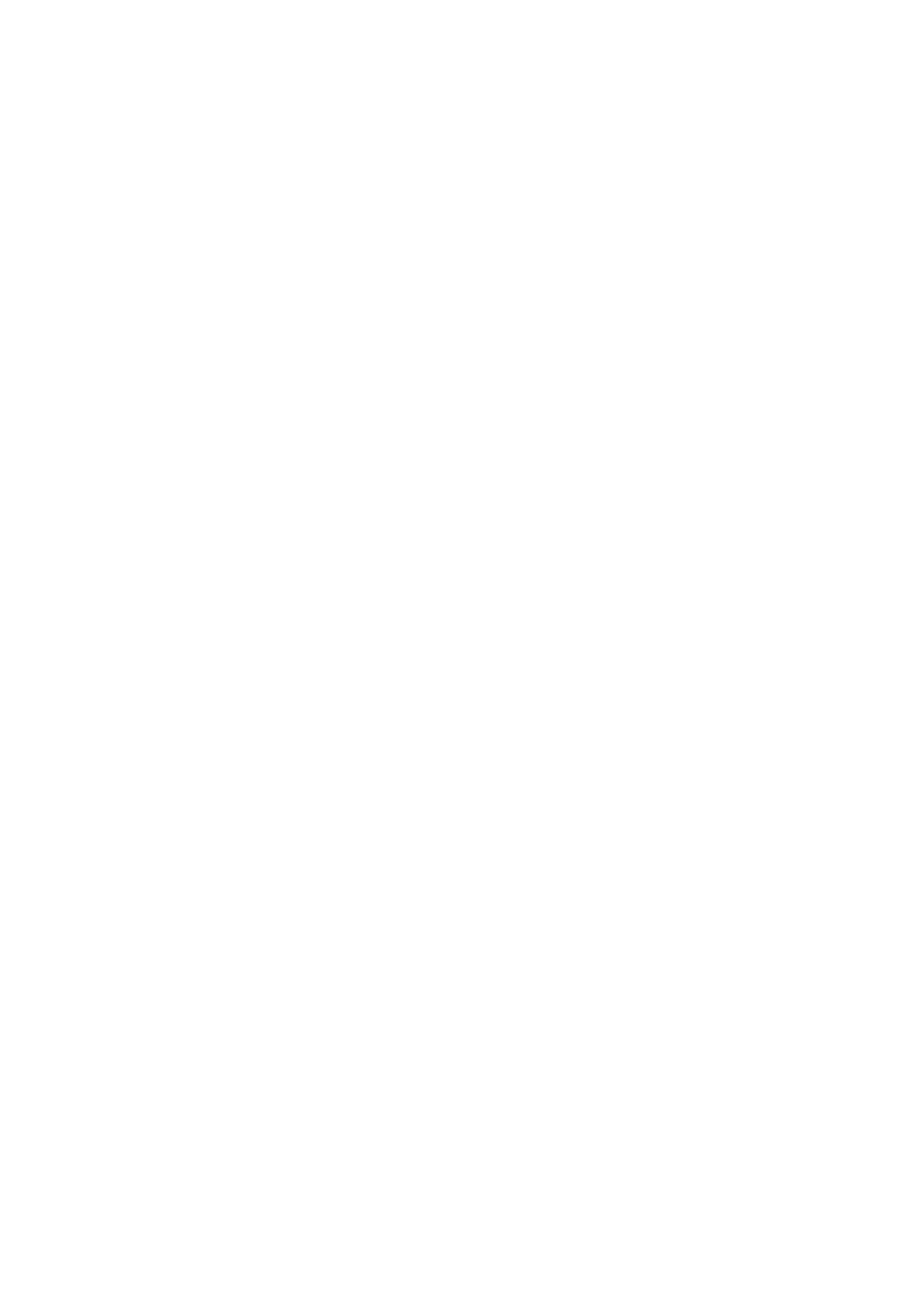### **Table of Contents**

|                        |                                                | Pages |
|------------------------|------------------------------------------------|-------|
| 12 Appendix 12.3       |                                                |       |
| 12.3                   | Standard Industrial Classification (SIC) codes |       |
| <b>Table of Tables</b> |                                                |       |
|                        | Table 12 3 SIC codes                           |       |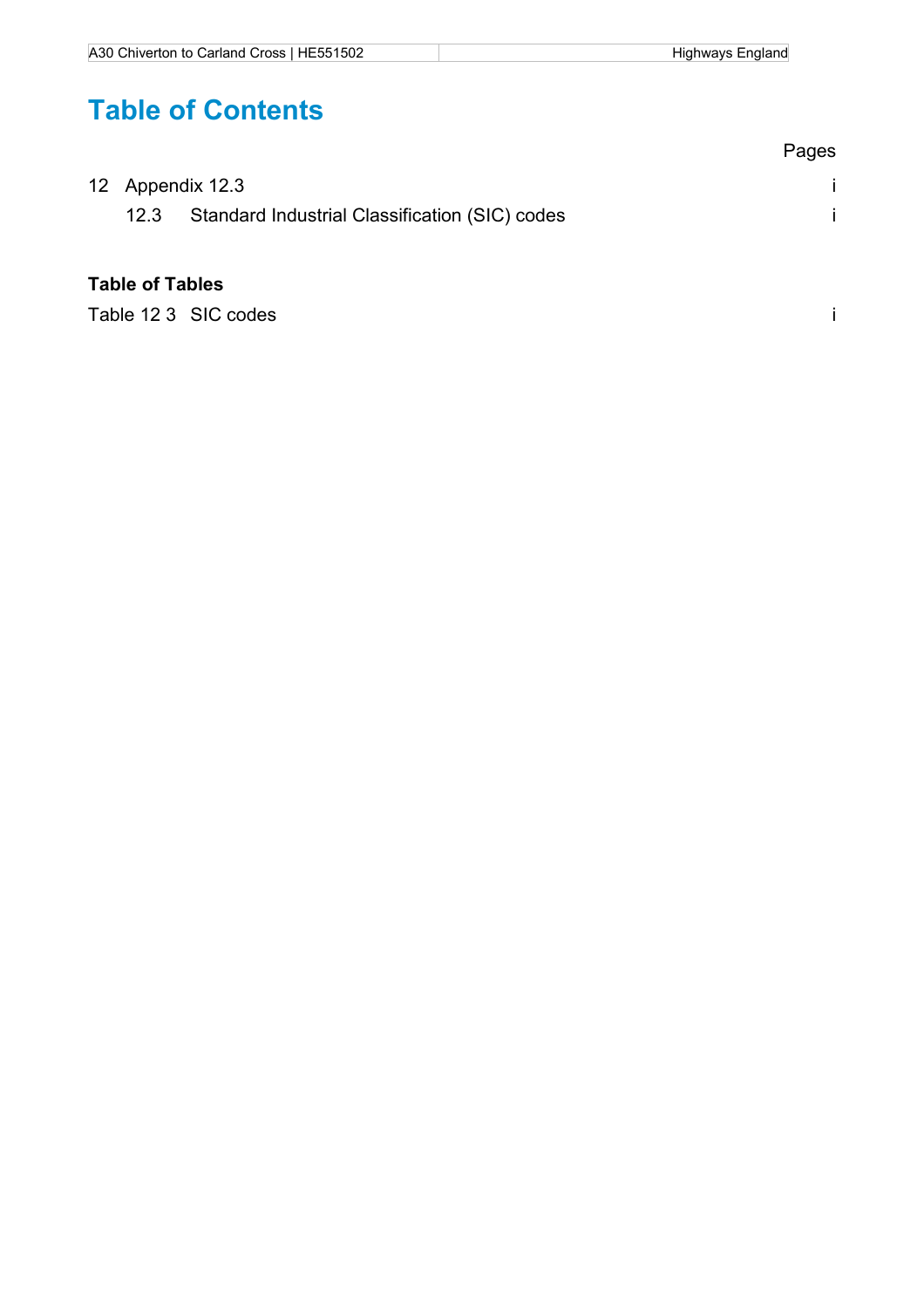#### **12 Appendix 12.3**

#### **12.3 Standard Industrial Classification (SIC) codes**

- A Standard Industrial Classification code or SIC code describes the main business activity of a company – each company selects one or more codes that express the nature of their business from an official list of SIC codes.
- 12.3.2 The SIC code system is used to identify what companies do and to sort them into a number of business categories. Table 12-3 displays the SIC codes and descriptors for the scheme study area.

| <b>SIC code number</b> | <b>SIC code descriptor</b>                                                     |
|------------------------|--------------------------------------------------------------------------------|
| 4932                   | Taxi operation                                                                 |
| 5010                   | Sea and coastal passenger water transport                                      |
| 5030                   | Inland passenger water transport                                               |
| 5510                   | Hotels and similar accommodation                                               |
| 5520                   | Holiday and other short stay accommodation                                     |
| 5530                   | Camping grounds, recreational vehicle parks and trailer parks                  |
| 5590                   | Other accommodation                                                            |
| 5610                   | Restaurants and mobile food service activities                                 |
| 5621                   | Event catering activities                                                      |
| 5629                   | Other food service activities                                                  |
| 5630                   | Beverage serving activities                                                    |
| 7711                   | Renting and leasing of cars and light motor vehicles                           |
| 7721                   | Renting and leasing of recreational and sports goods                           |
| 7912                   | Tour operator activities                                                       |
| 7990                   | Other reservation service and related activities                               |
| 8230                   | Convention and trade show organizers                                           |
| 9001                   | Performing arts                                                                |
| 9002                   | Support activities to performing arts                                          |
| 9003                   | Artistic creation                                                              |
| 9004                   | Operation of arts facilities                                                   |
| 9102                   | <b>Museum activities</b>                                                       |
| 9103                   | Operation of historical sites and buildings and similar visitor<br>attractions |
| 9104                   | Botanical and zoological gardens and nature reserve activities                 |
| 9311                   | Operation of sports facilities                                                 |
| 9321                   | Activities of amusement parks and theme parks                                  |
| 9329                   | Other amusement and recreation activities                                      |

#### **Table 12-3 SIC codes**